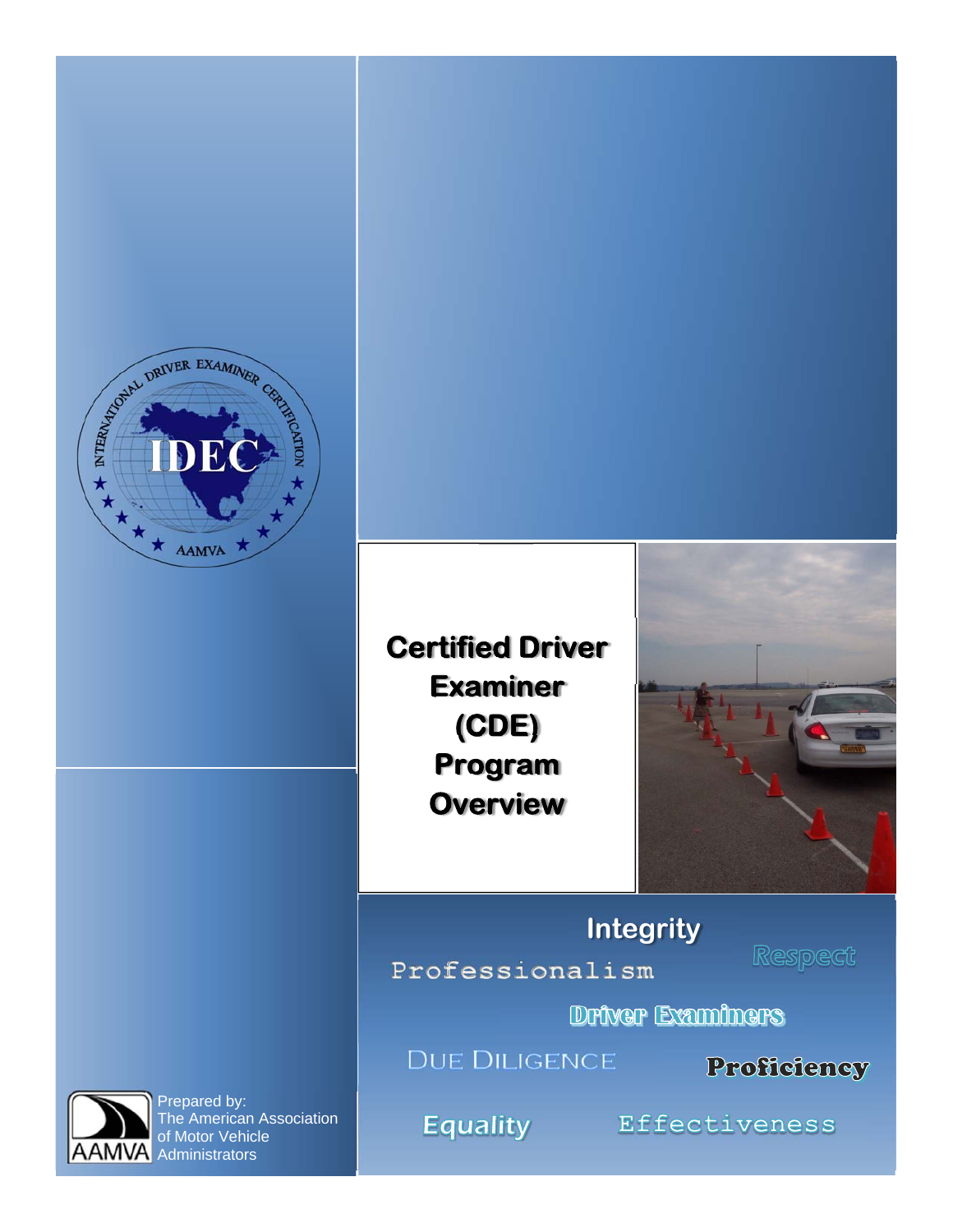### **AAMVA INTERNATIONAL DRIVER EXAMINER CERTIFICATION PROGRAM ADMINISTRATIVE SUMMARY**

As a result of the growing responsibilities being placed upon driver licensing personnel, the American Association of Motor Vehicle Administrators (AAMVA) membership determined it was necessary to create programs that encouraged driver licensing examiners to increase their knowledge and competence. In 1980, AAMVA and the National Highway Traffic Safety Administration (NHTSA) began development of an examiner certification program. The Certified Driver Examiner (CDE) program was finalized and approved in 1982.

The Certified Commercial Examiner (CCE) component was created in 1997 to assist jurisdictions with training their Commercial Driver License (CDL) examiners. The third component of the program, the Certified Motorcycle Examiner (CME), was developed in cooperation with the Motorcycle Safety Foundation (MSF). The Certified Commercial Third Party Tester (CTT) was established to upgrade the level of training and to provide an avenue for third-party testers to meet the same level of requirements as jurisdictional examiner personnel.

The testing and licensing of drivers requires a high quality of excellence and uniformity amongst driver license examiners. The International Driver Examiner Certification (IDEC) CDE Program assists in ensuring that examiners have met the minimum knowledge and skills training requirements for conducting licensing tests. Quality training and education contributes to the safety of individual drivers on the nation's highways. The IDEC training materials were developed to assist jurisdictions in meeting these goals.

The Certification Program is based on the premise that for driver licensing examiners to be recognized as professionals, there must be an international program to assure the public, the institutions served and the government of the competence and quality of the practitioners in the field.

The specific objectives of the Program are to:

- (1) improve the efficiency and effectiveness of driver examining personnel,
- (2) upgrade the professionalism of driver examiners, and
- (3) establish standards for driver examiner training that will assist individual Jurisdictions in the delivery of their training programs.

The IDEC Board administers the program for AAMVA. The Board consists of a chairperson, a vice chairperson, one member from each AAMVA region, and a Canadian jurisdiction representative. AAMVA serves as program secretariat and provides staff assistance to the Board.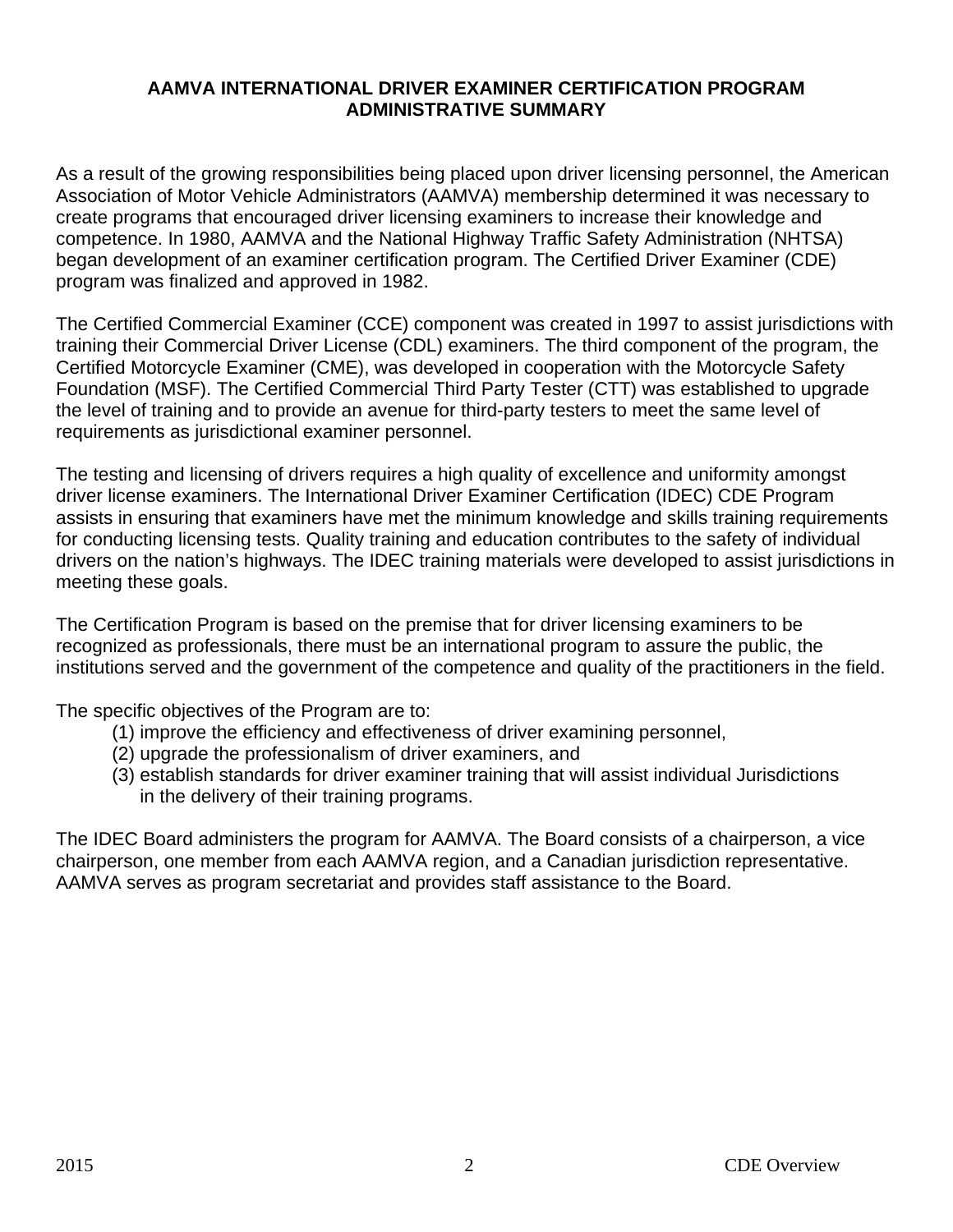### **Purposes** of the Program:

- Give recognition to driver licensing examiners who have demonstrated adherence to the principles and recommended practices of driver examining.
- Encourage and assist driver examiners in maintaining and increasing their knowledge and competence through continuing education and professional development opportunities.
- Promote highway safety and protect the public interest by accrediting driver licensing examiner training programs and certifying examiners who meet the program's standards.
- Increase public understanding and acceptance of driver licensing professionals as essential personnel in combating fraud.
- Achieve uniformity in training and driver licensing examination practices in accredited jurisdictions.

### **Benefits** to a participating jurisdiction:

- Recognition of a standardized training program that meets internationally established practices and could assist in reducing jurisdictional examiner liability.
- Encouraging examining personnel to increase their knowledge and competence.
- Provides a tool for professional development; requiring examiner to successfully complete and pass additional training qualifications.
- Protecting public interest by providing consistent examiner training.
- Providing support in fraud reduction.
- Endorsing the concept of examiners as highway safety experts.
- Recognition of examining personnel as professionals in their field.
- Increasing operational efficiency through the use of better trained examiners.

### **Accreditation and Certification of a Program**

- As outlined in the International Driver Examiner Certification (IDEC) Program Manual, a jurisdiction may be accredited by the Board to administer training, conduct examinations and recommend applicants for certification designations.
- An examiner may be certified after successfully completing the program requirements and being recommended by the accredited jurisdiction.
- Failure to comply with or satisfy any provisions of the program requirements may result in the withdrawal of a jurisdiction's accreditation.
- Failure to comply with the established Code of Ethics may result in loss of individual examiner certification.
- Reinstatement of a jurisdictions accreditation is subject to satisfactory review and approval of the program by the IDEC Board.
- Reinstatement of an individual certification is placed with the accredited jurisdiction but subject to review by the IDEC Board.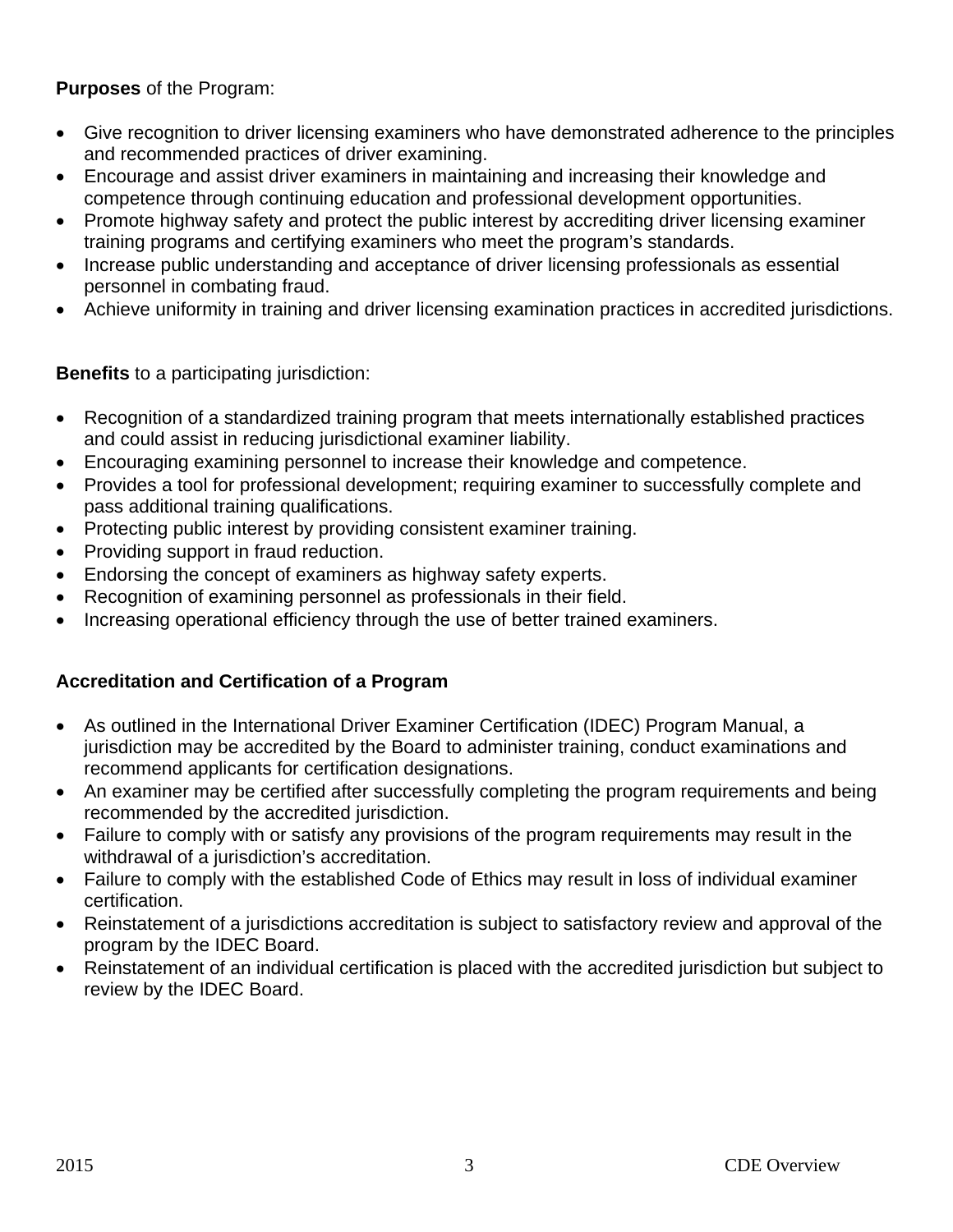**To apply for accreditation**, the jurisdiction must complete the enclosed forms and provide documentation that supports the driver examiner training program.

Please include all details about the training program and refresher training conducted. This information is necessary for the IDEC Board to determine whether a jurisdiction's training program meets the requirements and will become accredited. All decisions are made by the IDEC Board.

Please enclose the following information when applying for accreditation:

- Cover letter
- Contact person for the program
- Course syllabus / agenda (outlining all topics covered and hours of instruction)
- A copy of all training materials
- Description or outline of all refresher training conducted over a four 4-year certification period (includes any training that applies to testing, i.e., conferences, workshops, refresher training courses, update training sessions, dealing with the public, sensitivity training, monitoring, etc.)

**Accreditation** of a jurisdiction is based upon an in-place examiner training program that includes but is not limited to:

- Principles and standards for driver licensing
- Driver Licensing Compact, Non-Resident Violator Compact, Driver's License Agreement and Canadian Driver's License Agreement
- Privacy laws, Highway Traffic Act (Canada) or Uniform Vehicle Code (US)
- Examiner duties and conduct
- The licensing process
- Driver licensing systems (PDPS, SSOLV, NDR, etc.)
- Public relations and communications
- Driver license laws in the individual jurisdiction
- Conducting examinations

Requirements for accreditation:

- **Must** be a member jurisdiction in good standing with AAMVA
- **Must** successfully complete accreditation requirements
- **Must** meet all requirements of the core check list
- **Must** provide all examiners with refresher training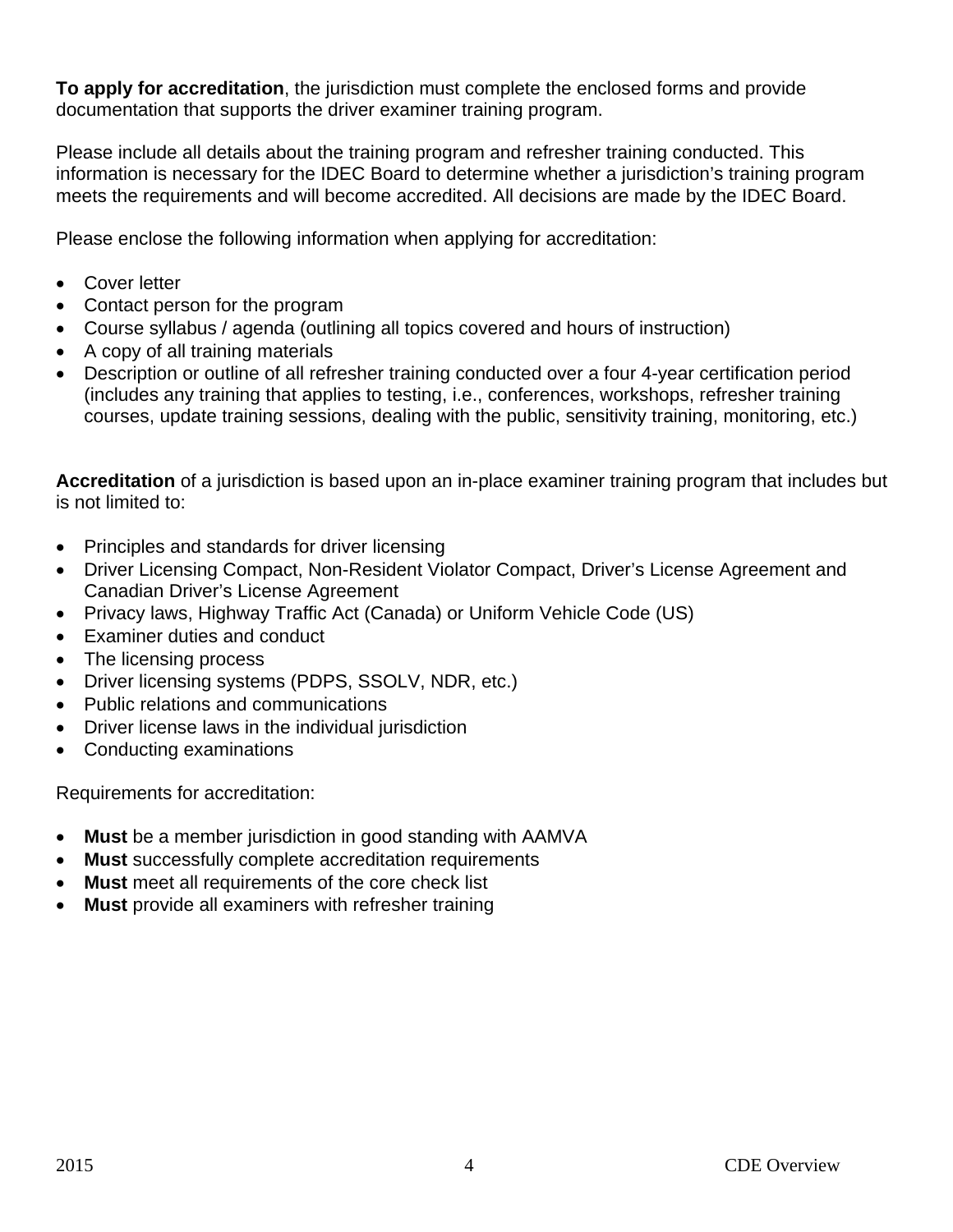To qualify for **Certification**, an examiner must:

- Meet jurisdictional education requirements
- Hold a valid driver license
- Have no loss of driving privileges within one (1) year prior to application
- Satisfactorily complete forty (40) hours of an approved training program
- Successfully administer the skills/road test(s)
- Pass an end of course examination with 80% or better
- Complete the application

To qualify for **Recertification**, an examiner must:

- Have no loss of driving privileges over the previous four (4) years
- Successfully complete forty (40) hours of refresher training over the four (4) year certification period
- Conduct at a minimum, ten (10) skills/road tests per year
- Meet jurisdictional requirements

To submit examiners for **Recertification**, the jurisdiction's contact person must:

- Receive from AAMVA a list of active / eligible certified examiners who's certifications are due to expire
- Review and confirm the status of each certified examiner
- Provide AAMVA with changes and updated information for each certified examiner
- Complete and submit the CDE Examiner Certification Renewal Form for all eligible examiners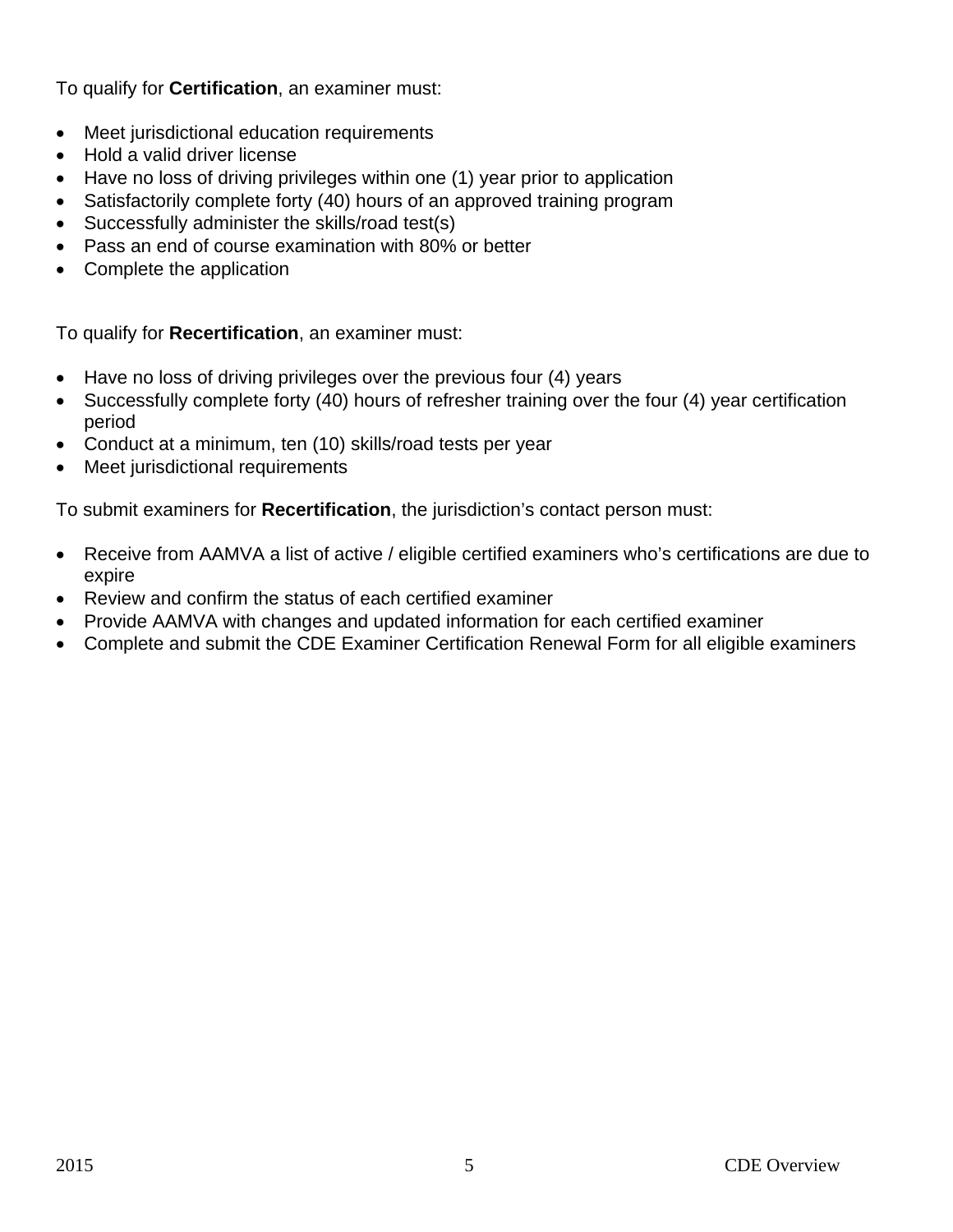# **CERTIFIED DRIVER EXAMINER (CDE) ACCREDITATION APPLICATION**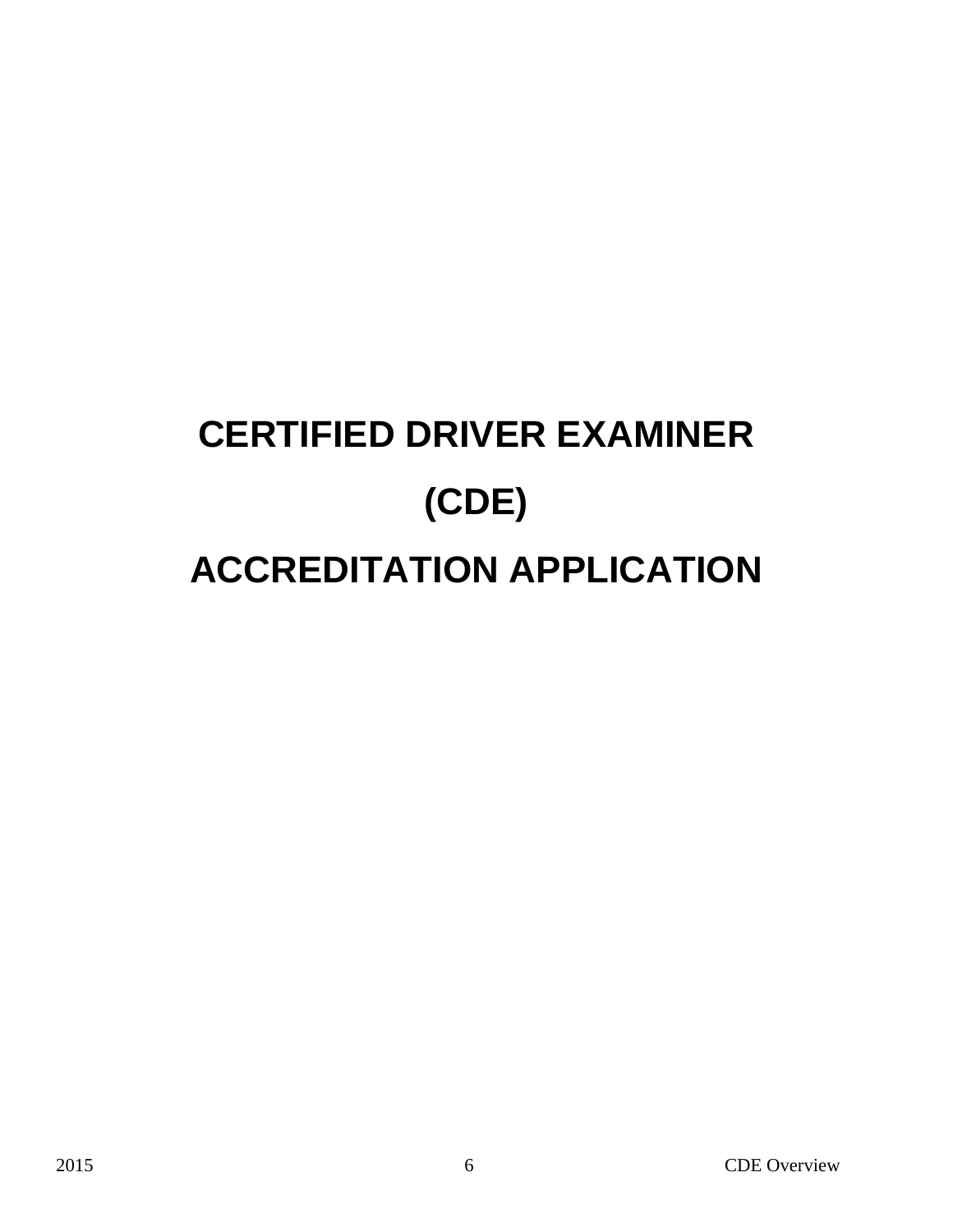## **Accreditation Application for Certified Driver Examiner**

| Person completing application form:                                                                                                                                                                               | Name:      |
|-------------------------------------------------------------------------------------------------------------------------------------------------------------------------------------------------------------------|------------|
|                                                                                                                                                                                                                   | Title:     |
|                                                                                                                                                                                                                   | Address:   |
|                                                                                                                                                                                                                   | Telephone: |
|                                                                                                                                                                                                                   | Fax:       |
| <b>CDE Contact Person:</b>                                                                                                                                                                                        | Name:      |
|                                                                                                                                                                                                                   | Title:     |
|                                                                                                                                                                                                                   | Address:   |
|                                                                                                                                                                                                                   |            |
|                                                                                                                                                                                                                   | Telephone: |
|                                                                                                                                                                                                                   | Fax:       |
|                                                                                                                                                                                                                   |            |
| Total hours of initial training for driver examiners: __________ hours                                                                                                                                            |            |
| Total hours of refresher training for examiners: ___________ hours                                                                                                                                                |            |
| Please provide a description of the refresher<br>training conducted:                                                                                                                                              |            |
|                                                                                                                                                                                                                   |            |
|                                                                                                                                                                                                                   |            |
| Please enclose the following items:<br>$\Box$ Application for Accreditation<br>Course Outline / Agenda<br>$\Box$<br><b>Checklist of Knowledge Requirements</b><br>$\Box$<br>Copy of training curriculum<br>$\Box$ |            |
| (Signature of person completing application)                                                                                                                                                                      | (Date)     |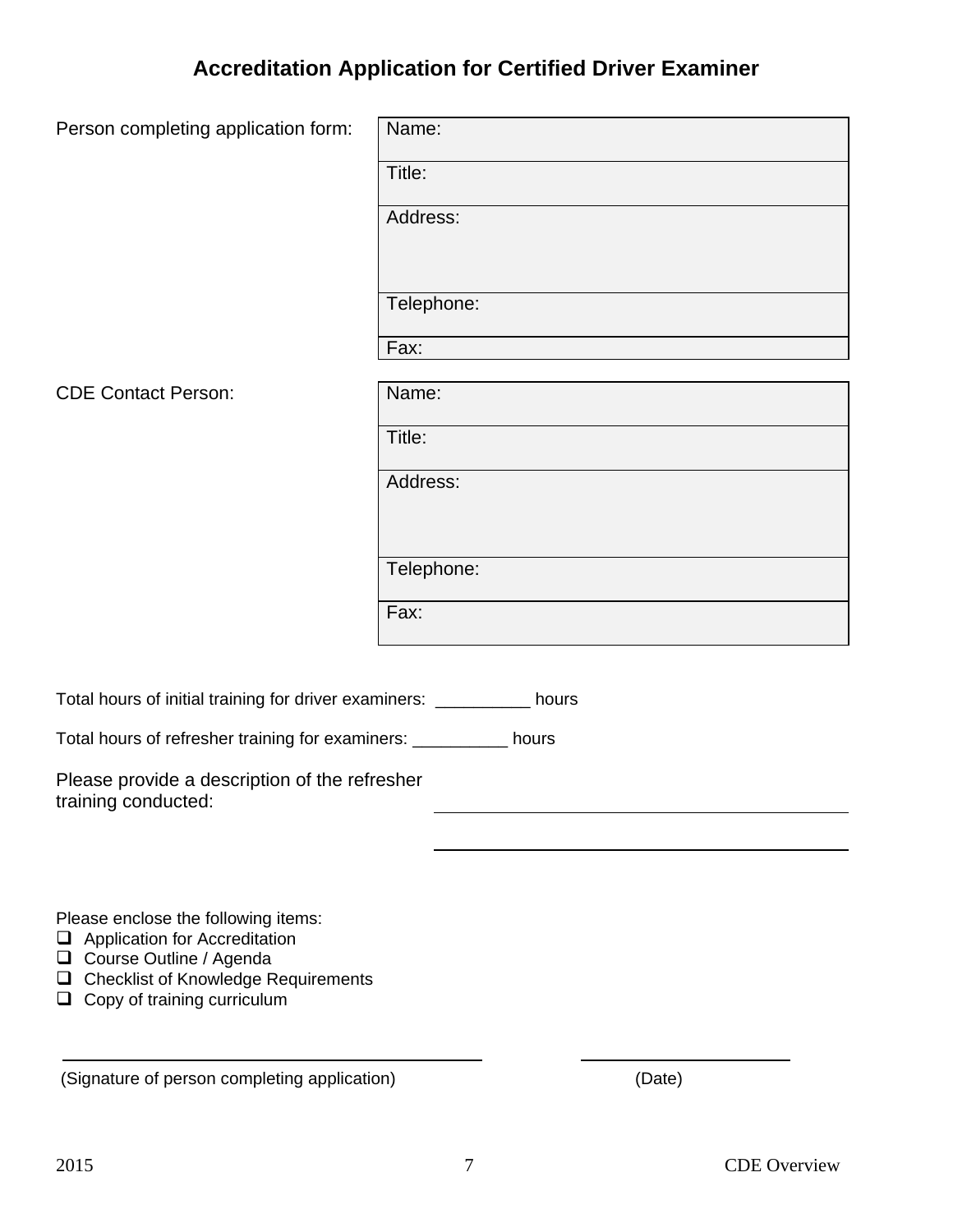# **(CDE) CHECKLIST OF KNOWLEDGE REQUIREMENTS**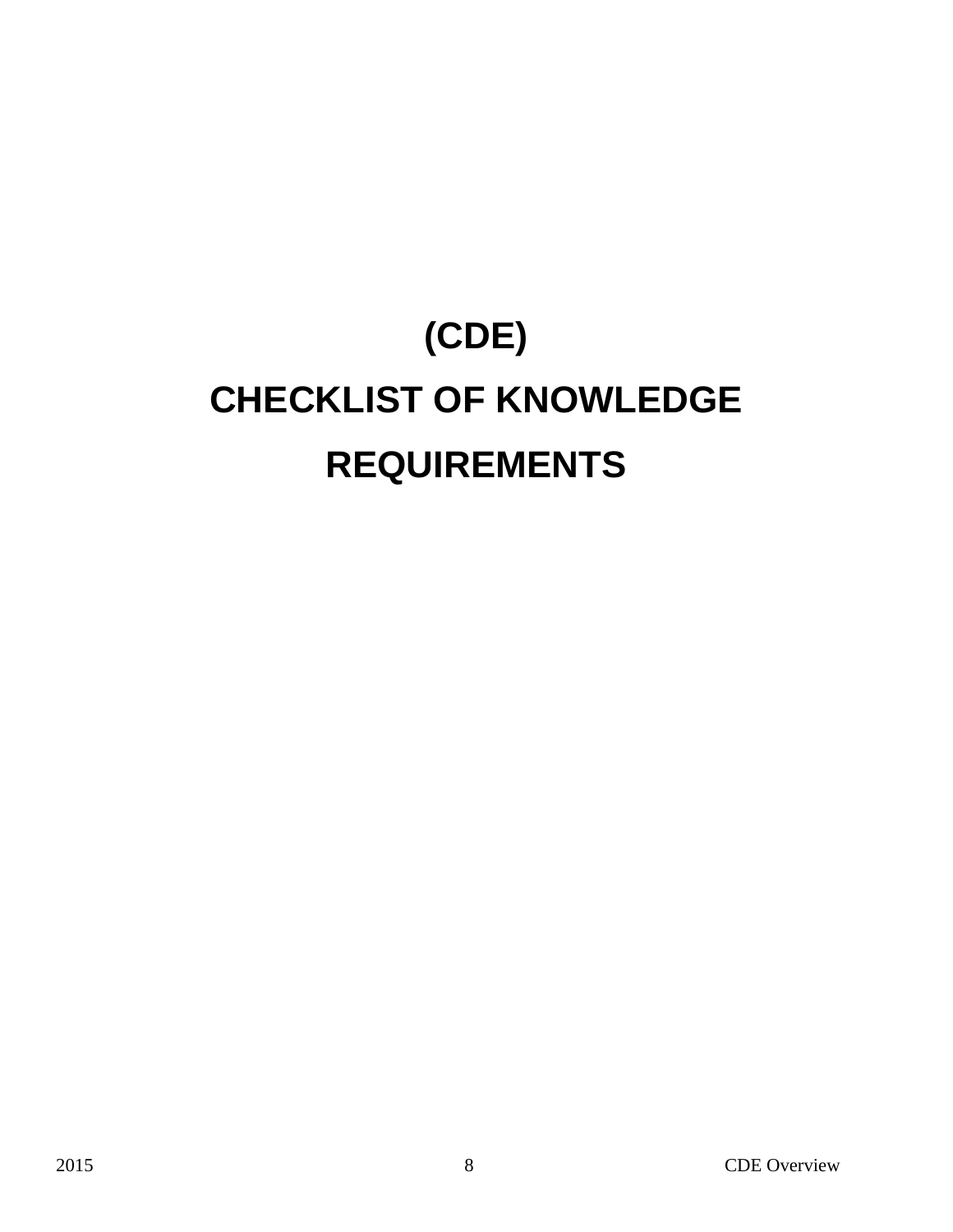### **CHECKLIST OF KNOWLEDGE REQUIREMENTS FOR PROGRAM EVALUATION**

The information and materials requested in this document are intended to assist in the evaluation of jurisdictional programs and training curriculums. Please compile the requested information and materials (exhibits, agendas, copies of documents, examples, lists, etc.) as defined in this document and forward to AAMVA for the IDEC Board's review.

The checklist outlines and defines the knowledge requirements that comprise the major body of information needed for the IDEC Board to evaluate the jurisdiction's examiner-training program and curriculum.

This document is made up of four major program areas:

- I. Training Structure
- II. Core Curriculum
- III. Evaluation Process
- IV. Refresher Training

Provide the following information when submitting your materials for accreditation:

### **I. TRAINING STRUCTURE**

This checklist outlines and defines the basic units of instruction containing the minimum knowledge requirements identified by the IDEC Board for driver licensing examiners to be certified. Please check the appropriate space corresponding to the requirements that are existing elements of the jurisdiction's training program. **Please provide documentation**.

A. Instructional/Examiner Materials

 1. Identify, by listing, major materials, devices and aids available for instructor use in classroom and on-the-job training.

2. Identify, by listing, instructional materials used by the examiner trainee in classroom and on-the-job instructional settings.

#### B. Training Time

- 1. Provide a schedule of time (clock hours) spent for each applicable instructional format (classroom/online, lab, on-the-job, etc.).
- 2. Provide a schedule of time spent for each of the 12 basic units of instruction as defined in Section II (Core Curriculum) of this document.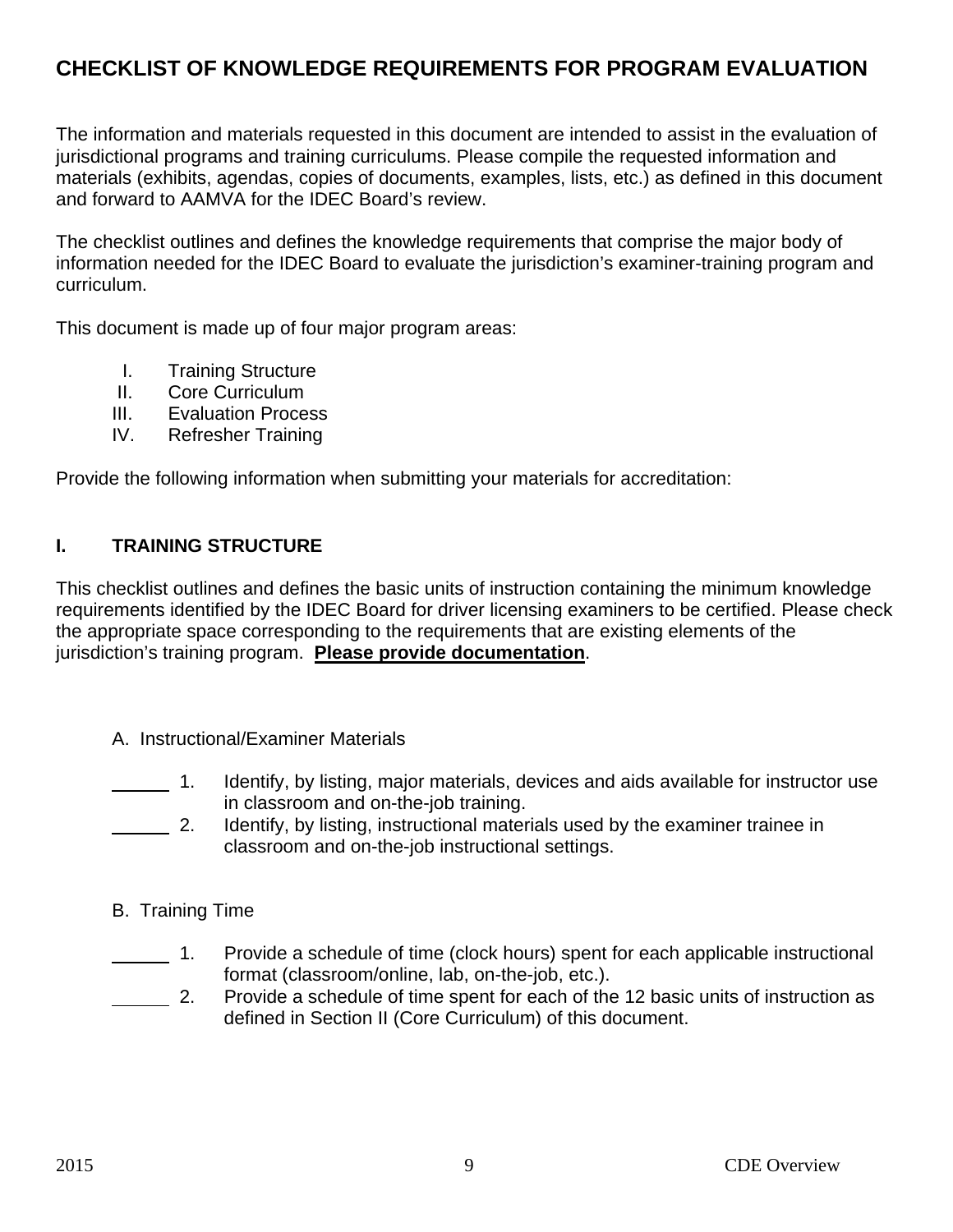### **II. CORE CURRICULUM**

Please check the appropriate space corresponding to the requirements that are existing elements of the jurisdiction's training program:

- A. Orientation
- 
- 1. Functions of the department<br>2. Overview of traffic safety Overview of traffic safety
	- 3. History and background of driver licensing
- B. Principles and Standards
- 4. Purpose of driver licensing<br>
5. Legal aspects of driver lice
	-
- 5. Legal aspects of driver licensing<br>16. Driver License Laws and Regula 6. Driver License Laws and Regulations
- 7. Driver Testing Standards
- C. Compacts, driver systems, privacy acts, and safety agencies
- 8. Compacts; DLC/NRVC/DLA/CDLA
- 9. Highway Safety Organizations; DMV, MVA, NHTSA, FMCSA, FHWA<br>10. Driver Licensing Systems; CDLIS, SSA, SSOLV, FIPPA, DPPA
	- 10. Driver Licensing Systems; CDLIS, SSA, SSOLV, FIPPA, DPPA
- D. Professional Conduct
- 11. Public relations and communications
- **12.** Handling complaints
- **13.** Professional appearance and demeanor
- 14. Examiner code of ethics
	- E. Duties of the Examiner
	- 15. Professional pride and public service<br>16. Duties performed
		- Duties performed
	- F. Driver License Laws
	- \_\_\_\_\_\_ 17. Familiarization with laws relating to driver licensing<br>\_\_\_\_\_\_ 18. Administrative procedures and rules<br>\_\_\_\_\_ 19. Identifying and handling a problem driver
		- Administrative procedures and rules
		- Identifying and handling a problem driver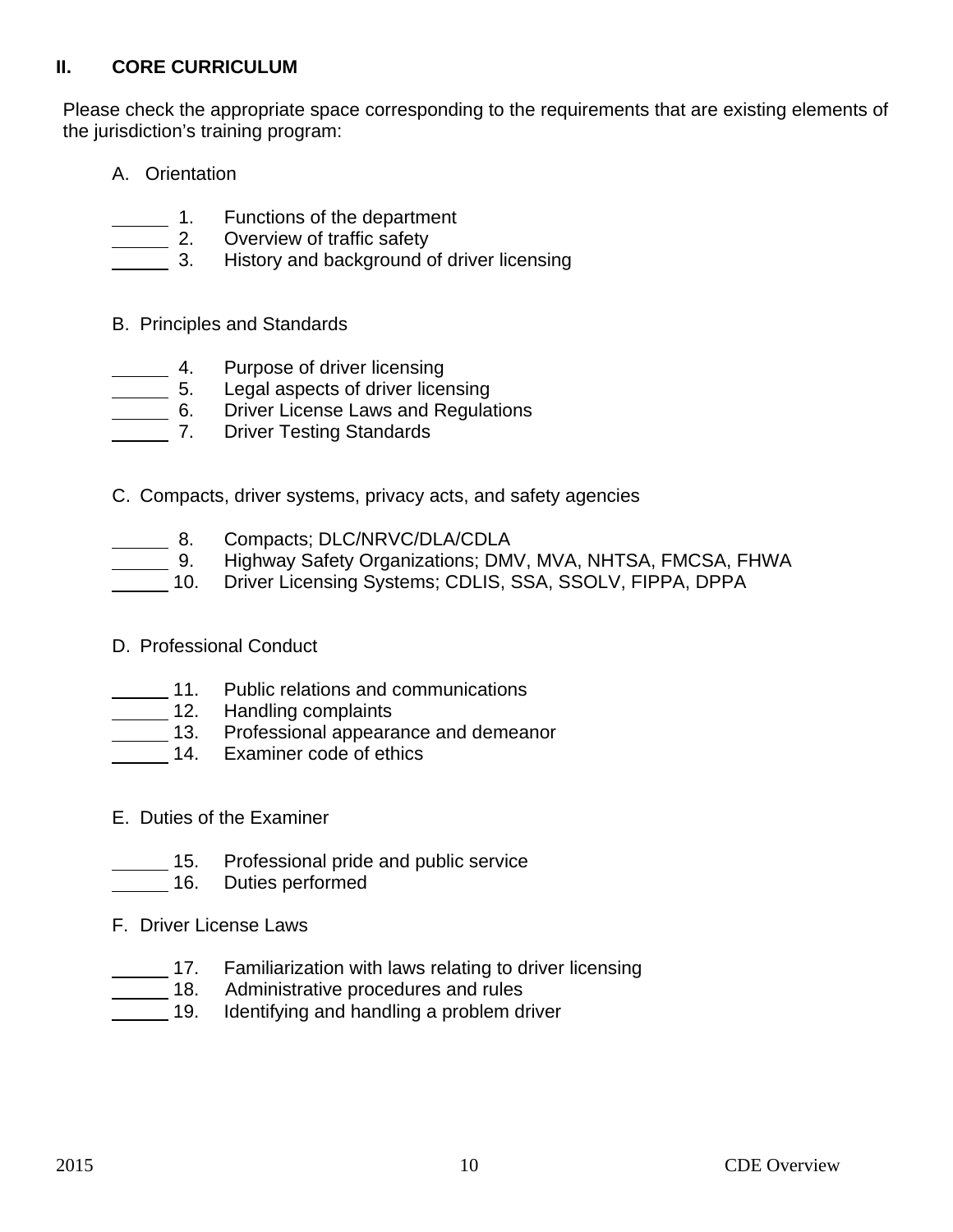### G. Conducting Examinations

- 
- \_\_\_\_\_\_ 20. Vision screening<br>\_\_\_\_\_\_ 21. Medical screening \_\_\_\_\_ 21. Medical screening<br>\_\_\_\_\_ 22. Knowledge and roa
- Knowledge and road sign tests
- 23. Skills/Road tests
- 24. Handling special cases
- H. Licensing Procedures
	-
- 25. Receiving the applicant<br>26. Identification of applican
- 26. Identification of applicant<br>27. Minor's signature/certifica<br>28. Instruction permit Minor's signature/certification
- 
- 28. Instruction permit<br>29. Original license
- 29. Original license<br>20. Duplicate licens Duplicate license
- **22.** 31. Renewal
- 
- \_\_\_\_\_\_ 32. State/provincial identification card<br>\_\_\_\_\_\_ 33. Handling applicants with language \_\_\_\_\_\_ 33. Handling applicants with language barriers<br>\_\_\_\_\_\_ 34. Photographing applicants
	- Photographing applicants
- 35. Concluding services

### **III. EVALUATION PROCESS**

Define your program's current methods of evaluating examiner trainees. Provide a description, explanation or copy of the following:

- A. Knowledge/Practical Examinations
- 1. Written Knowledge Tests used to measure trainee's fulfillment of knowledge requirements.
- 2. On-the-Job Practical Hands-On Tests used to assess trainee's skill in giving directions, observation techniques, and overall ability to administer and score each component of the skill/road test.
- 3. Method of Evaluation for a typical trainee -- describe when and how a typical trainee is evaluated.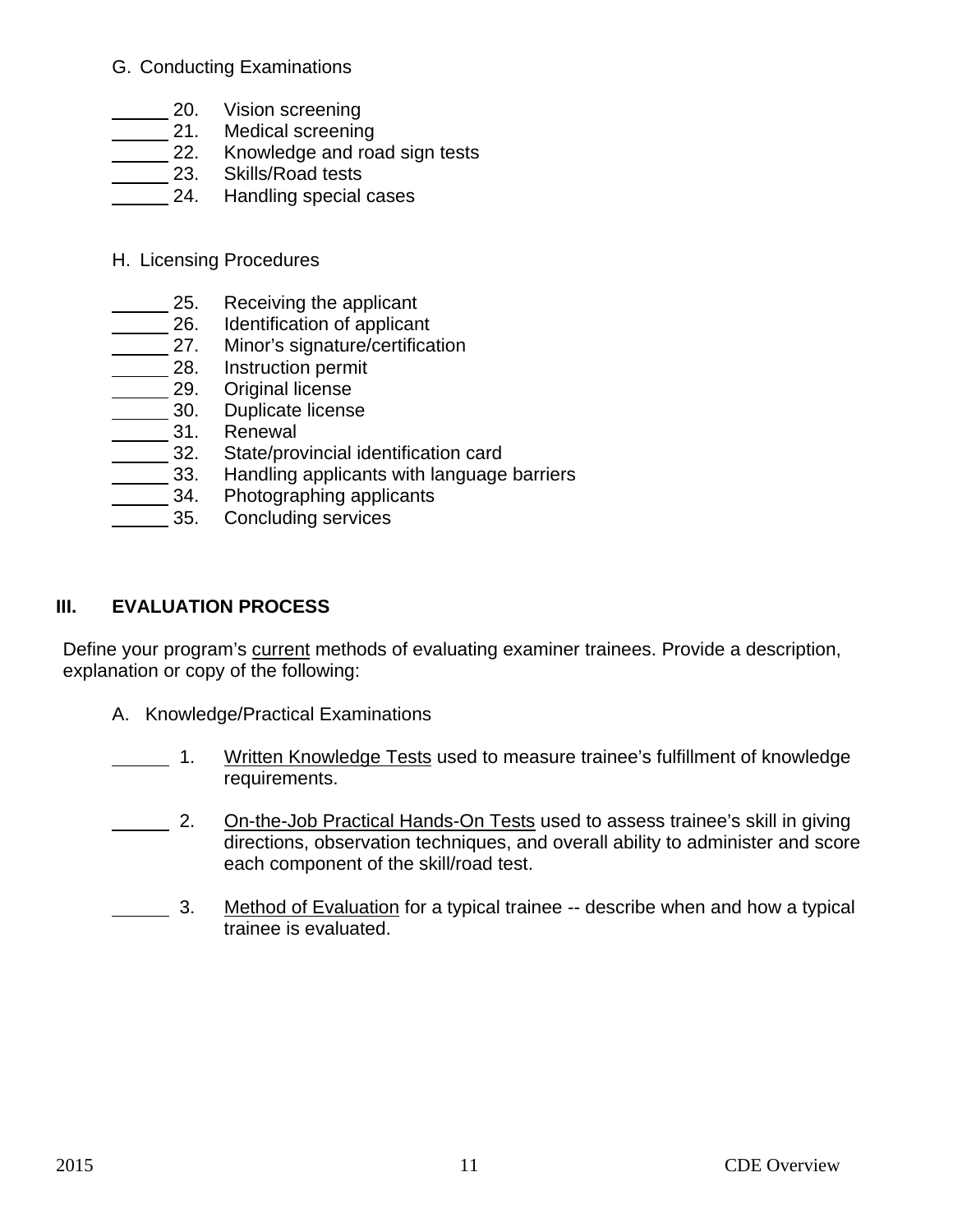### **IV. REFRESHER TRAINING**

Please check the appropriate space corresponding to the requirements that are current elements of the jurisdiction's refresher training program. **Please provide documentation**.

### A. Format

- 1. Formal classroom instruction.
- 2. In-service training (hands-on experience away from the actual job location, such as annual session at a centralized training facility.)
- 3. Combination classroom and in-service training.<br>4. Other (please provide specific details).
- Other (please provide specific details).
- B. Training Time/Subject Matter
- 1. Provide a schedule of time (clock hours) spent each year (per examiner) for each applicable instructional format (classroom, in-service, etc.).
- 2. Provide a breakdown of the subject matter areas and the amount of time devoted to each, on a yearly basis.
- C. Method of Evaluation
- 1. Provide a description and/or explanation of the way examiners are evaluated during refresher training sessions.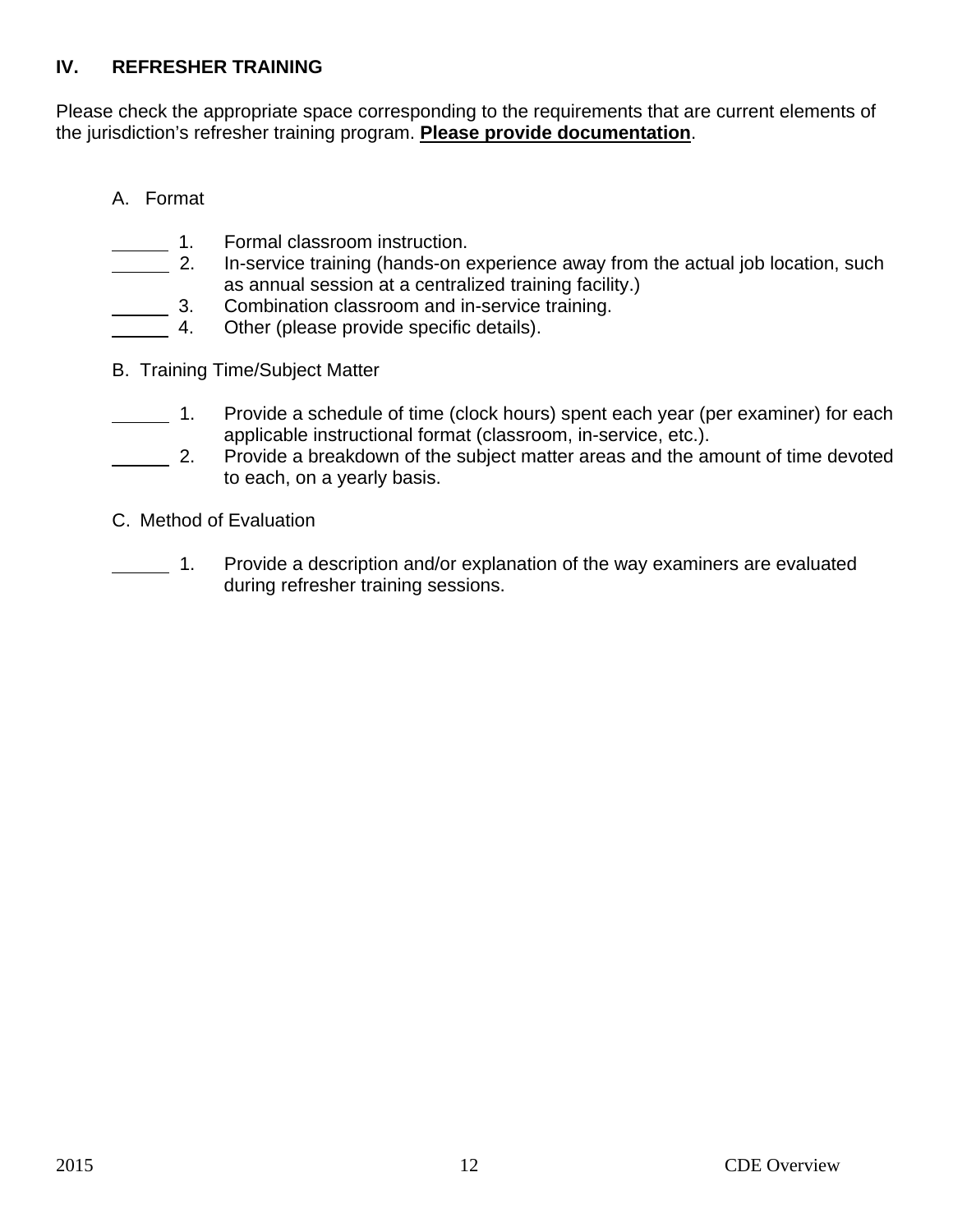## **PROCEDURES FOR (CDE) EXAMINER CERTIFICATION AND APPLICATION FORM**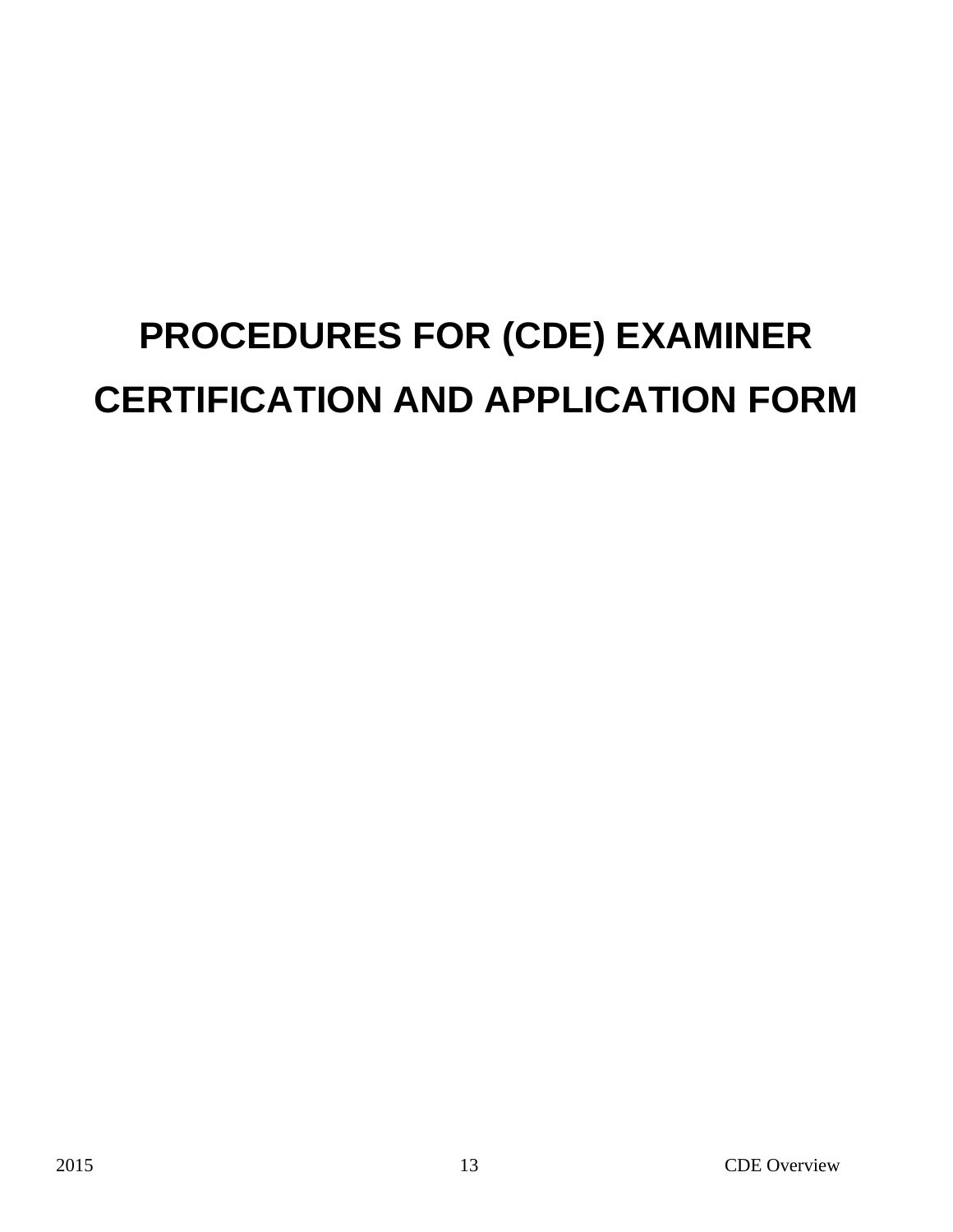### **PROCEDURES FOR EXAMINER CERTIFICATION**

Each Examiner will be required to complete the following five steps:

- (1) Training Each applicant must successfully complete their jurisdictions accredited training program as a driver examiner.
	- a. This requirement limits applications strictly to driver examiners who are authorized to conduct skills/road tests for the licensing of drivers.
	- b. Examiners are not eligible for certification until they successfully complete the forty hours of instruction of an accredited training program.
- (2) Examination Each applicant must pass the end of course certification examination.
	- a. A copy of the certification examination and answer sheet will be provided to the jurisdiction's contact person upon approval of the accreditation application. It will be necessary to make sufficient copies of the examination and provide one for each applicant. Please keep copies of the examinations in a secure location.
	- b. You may utilize other personnel, such as supervisors, to assist in conducting the examinations as you see fit. Protect the integrity of the examination at all times. Provide copies **only** to applicants taking the examination and collect them upon completion.
	- c. Applicants should not be allowed the use of reference material during the end of course examination.
	- d. Use of the answer sheet must be strictly limited to scoring examinations. Do not provide copies to anyone. A **passing score of 80%** is required for IDEC Certification (you must answer forty (40) out of fifty (50) questions correctly) to successfully complete the examination.
	- e. It is permissible to review incorrect answers with an applicant. **Do not** allow the applicant to retain a copy of the examination.
	- f. Applicants that do not pass the examination should be advised to go back and study the training materials and information to prepare for re-examination. A second disqualification on the certification examination is considered indicative of a training problem and one that must be assessed. Further examination would not be allowed until you indicate such training has been conducted and the applicant is better prepared.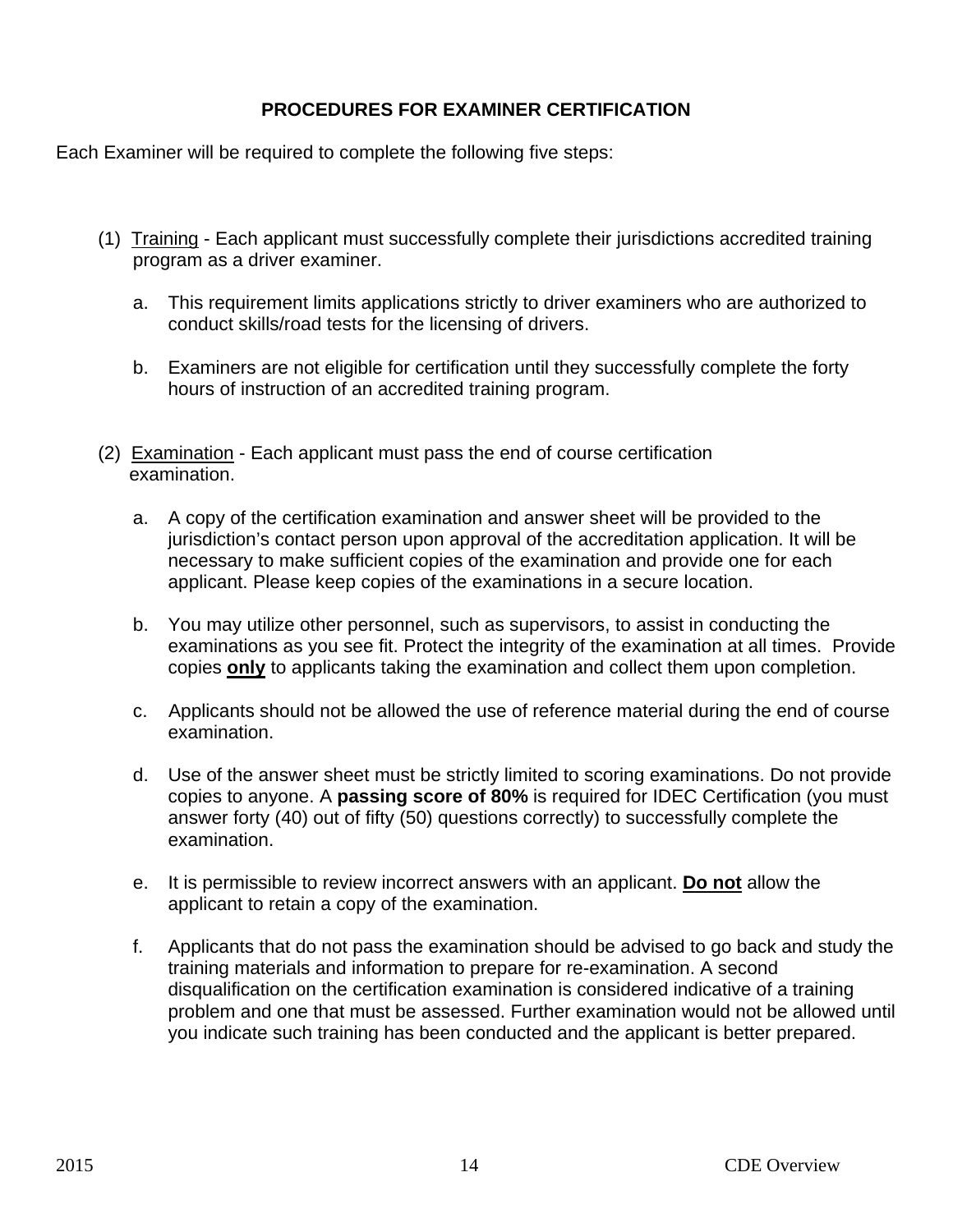- (3) Application After having attained a passing score on the examination, each certification applicant must complete an individual application form.
	- a. Enclosed is a copy of the application form. It will be necessary to produce sufficient copies to provide one to each applicant.
	- b. Please review applications before submission. Make sure names are legibly printed or typed and the application is completed in full.
	- c. Enter the name of your jurisdiction and the applicants' examination score, the person designated by your jurisdiction, as responsible for approving applications in the space provided.
	- d. Follow the processing instructions on the application form. If the jurisdiction is paying the application fees, a single payment is acceptable to cover all applications being submitted.

(4) Awards - Approved applicants will be issued a certificate.

- a. Certificates will be mailed to your jurisdiction's motor vehicle administrator for signature and presentation. Please allow 30 days for delivery.
- b. Award certificates will have an expiration date. Certification requires renewal within four years. Renewal will be based upon meeting in-service training programs/re-fresher training requirements. Motor vehicle administrators will be notified of the renewal procedure prior to expiration. **Examiners must at a minimum, conduct 10 skills/road tests per year to be eligible for renewal.**
- c. Optional items are available (pins & patches) for purchase by certified driver examiners.
- d. All active certified examiners are eligible for nomination of the IDEC Jurisdictional Examiner of the Year Award and the International IDEC Outstanding Examiner of the Year Award.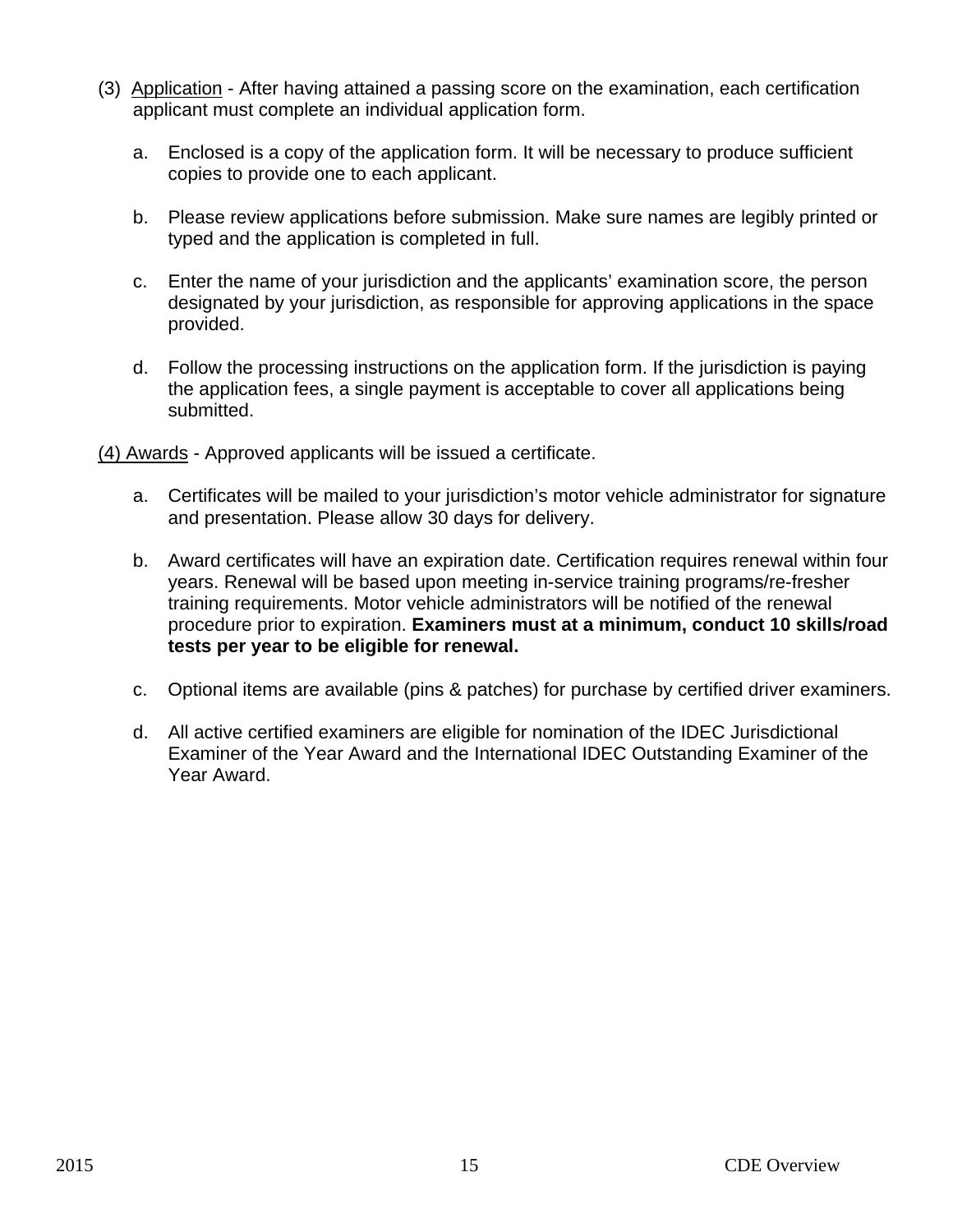#### **INTERNATIONAL CERTIFIED DRIVER EXAMINER APPLICATION**

| <b>NAME</b> |         |                                                           |        |  |  |  |
|-------------|---------|-----------------------------------------------------------|--------|--|--|--|
|             | (First) | (Middle)                                                  | (Last) |  |  |  |
|             | Title   |                                                           |        |  |  |  |
| Email       |         | <u> 1989 - Johann Barnett, fransk politiker (d. 1989)</u> |        |  |  |  |
|             |         |                                                           |        |  |  |  |
|             |         |                                                           |        |  |  |  |

I am authorized, by my jurisdiction to conduct Driver Examiner tests for the licensing of drivers. I hereby am making application and attest to the following for International Certified Driver Examiner Certification:

|    |                                                                                                                                                                 | Yes | No |  |
|----|-----------------------------------------------------------------------------------------------------------------------------------------------------------------|-----|----|--|
|    | 1. I currently hold a valid driver license.                                                                                                                     |     |    |  |
|    | 2. I have met my jurisdictions educational requirements                                                                                                         |     |    |  |
|    | 3. Within the one (1) year prior to my submitting this application, my<br>driver license has neither been suspended nor revoked                                 |     |    |  |
|    | 4. I have satisfactorily completed the Certified Driver Examiner<br>training program                                                                            |     |    |  |
| 5. | I pledge that my examiner activities will be<br>conducted in accordance with the International Driver Examiner<br>Certification (IDEC) Program's Code of Ethics |     |    |  |

I understand and agree that I may be decertified by my said jurisdiction and AAMVA for loss of my driving privileges or if I am convicted of a felony.

DATE Signature of Applicant \_\_\_\_\_\_\_\_\_\_\_\_\_\_

| <b>ADMINISTRATIVE ACTION:</b>                                                                                                                                                                                                                                            |                                                                                  |  |  |  |
|--------------------------------------------------------------------------------------------------------------------------------------------------------------------------------------------------------------------------------------------------------------------------|----------------------------------------------------------------------------------|--|--|--|
| I, the administrator of the driver license program for the state/province of ______________________<br>have reviewed this application and by my signature, attest to the individual's eligibility and satisfactory<br>performance for Certified Driver Examiner testing. |                                                                                  |  |  |  |
|                                                                                                                                                                                                                                                                          | TEST SCORE ____________________________CERTIFICATE # ___________________________ |  |  |  |
| SIGNATURE                                                                                                                                                                                                                                                                |                                                                                  |  |  |  |
| TITLE                                                                                                                                                                                                                                                                    |                                                                                  |  |  |  |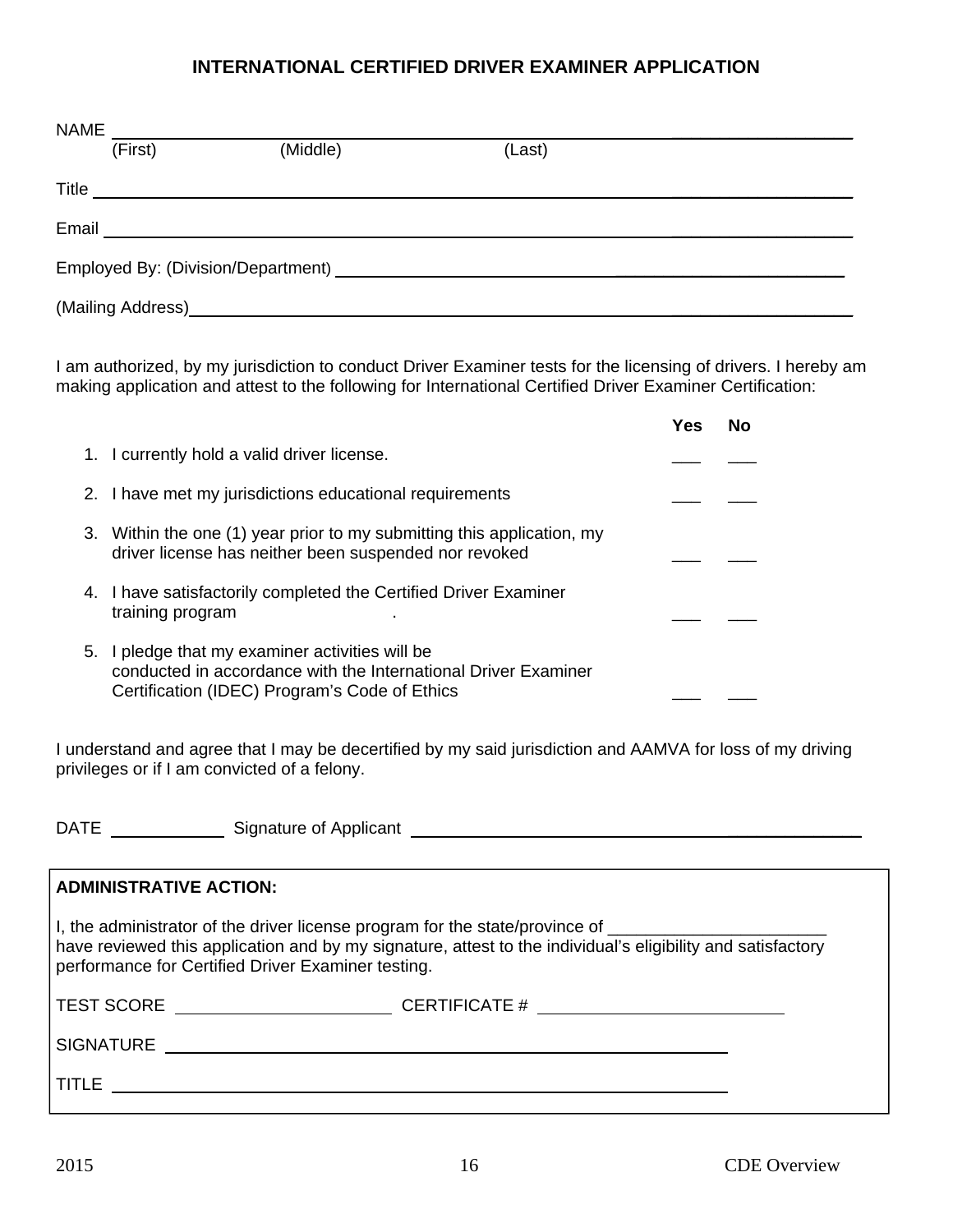### **JURISDICTIONAL PROCESSING FOR EXAMINER CERTIFICATIONS**

Each jurisdiction submitting individuals to be certified into the International Driver Examiner Certification Program must forward to the AAMVA Secretariat, the following:

- 1. Completed applications, including the final grade. Only those passing the exam need to be forwarded to AAMVA.
- 2. Payment covering the processing of applications **(\$15 per original application**), postage and handling fees (see below) and optional purchase of lapel pins or patches. Checks or money orders must be in U.S. dollars and made payable to AAMVA.

### **REMINDER**

- 1. A score of **80%** (correctly answer 40 out of 50 questions) or better is a passing score.
- 2. Applications must be forwarded to the AAMVA IDEC Secretariat.
- 3. Certification is valid for four (4) years. Each jurisdiction will be notified of renewal procedures.

Mail all applications, examinations and payments to:

AAMVA IDEC Secretariat Attn: IDEC Program 4401 Wilson Boulevard Suite 700 Arlington, VA 22203

### **POSTAGE AND HANDLING FEES**

Postage and handling fees are assessed when returning certificates, pins or patches.

| Up to 10 Items | $=$ \$ 5.00 |
|----------------|-------------|
| 11 - 40 Items  | $=$ \$7.00  |
| 41 - 60 Items  | $=$ \$9.00  |
| 61 - 100 Items | $= $11.00$  |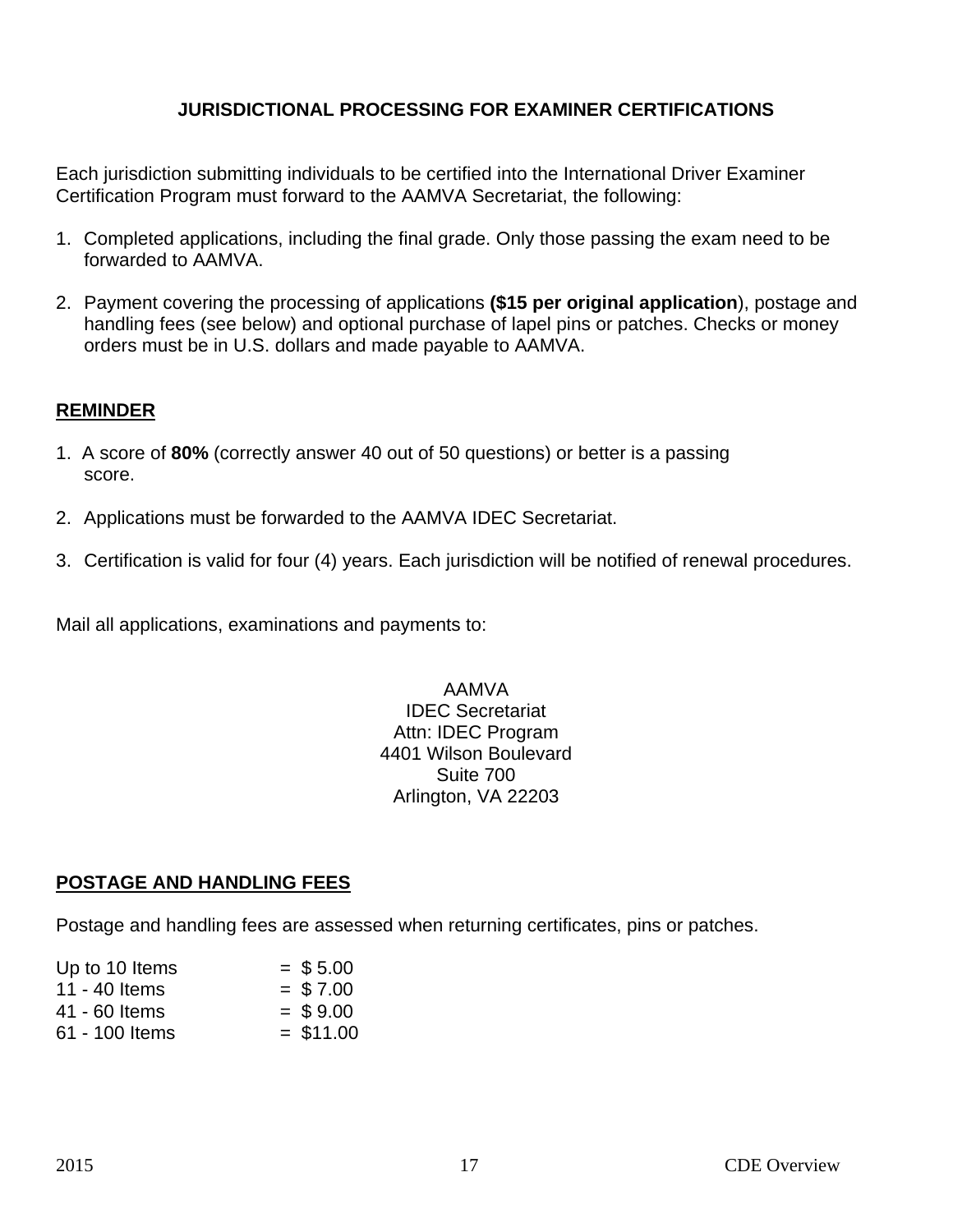### **AAMVA IDEC CDE / CME / CCE / CTT Fees**

Initial **CDE** Certification - \$15 Renewal **CDE** Certification - \$5 (4 year renewal period)

Initial **CME** Certification - \$15 Renewal **CME** Certification - \$5 (4 year renewal period)

Initial **CCE** Certification - \$15 Renewal **CCE** Certification - \$5 (4 year renewal period)

Initial **CTT** Certification - \$100 Renewal **CTT** Certification - \$50 (4 year renewal period)

Initial **CCKE** Certification - \$5 Renewal **CCKE** Certification - \$5 (4 year renewal period)

Replacement Certification - \$5

IDEC lapel pin - \$5.00

IDEC Patch - \$5.00